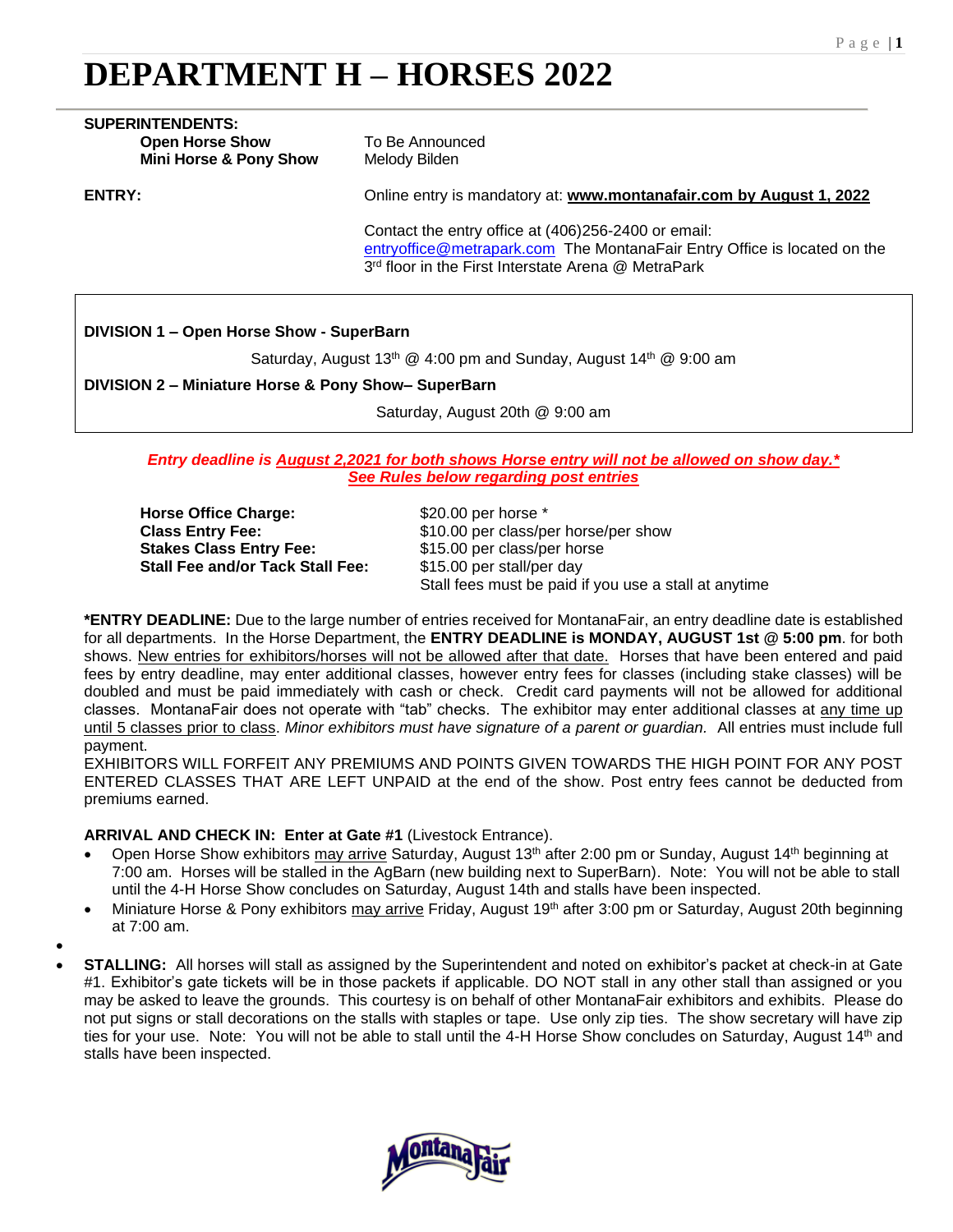#### **GATE ADMISSION -** *Horse Show Exhibitors Please Note:*

All horses must enter the grounds at Gate #1, (this is a paid admission gate). Gate admission will be strictly enforced at MontanaFair 2022. (See Stalling above). Beginning on Friday, August 12<sup>h</sup> at noon (through the conclusion of MontanaFair at 11:00 pm on Saturday, August 20) everyone in all vehicles entering the grounds, including family members, exhibitor's staff, animal caretakers, etc., MUST HAVE a wristband or day pass.

#### • **ANYONE NOT HAVING A WRISTBAND OR DAY PASS WILL BE CHARGED THE FULL DAILY GATE FEE**

- Exhibitors must purchase exhibitor discount passes at time of entry through onlilne entry system fees.
- EXHIBITOR DISCOUNT TICKETS ARE NOT AVAILABLE AFTER 5:00 pm on Monday, August 1, 2022.
- **If you leave the grounds at anytime during the day, please have your hand stamped which will allow you back on the grounds again for that day only.**

#### **HORSE SHOW RULES & REGULATIONS**

Exhibitors must read and observe the General Information and Health Requirements at [www.montanafair.com](http://www.montanafair.com/) In addition these rules apply to the Horse Department at MontanaFair:

- 1. U.S. Equestrian Rules will be followed unless otherwise stated in rules.
- 2. All breaks are at the discretion of the Superintendent. Gate holds **must be requested and approved** by the Show Superintendent, at least five classes before the requested gate hold. It is the exhibitor's responsibility to be at the gate, MontanaFair will not be responsible for failure of sound system outside of the arena.
- 3. Hat, gloves, long sleeve shirt and sturdy shoes are required attire in Driving Classes. Western hat, long sleeve shirt and boots are mandatory in Western Classes. Chaps are optional. Exceptions for attire requirements are Fancy Dress Class and Costume classes.
- 4. The judge may dictate class instructions. His/her decision will be final. The Superintendent may decide matters not related to judging decisions. Matters of equipment will be decided by Judge.
- 5. Singles may be shown with two, four or fifth wheeled vehicle of any style.
- 6. Eligibility Age for the shows will be determined by contestant or horse's age on January 1<sup>st</sup> of 2022. Proof should be available in the event of a dispute.
- 7. Horses currently in, or that have just completed training (within the last 30 days on show date) with the Judge are ineligible for showing.
- 8. Driving Standard driving bits are required. Tie downs are not allowed. Martingales are prohibited in obstacle classes. Aprons and whips are optional. Lash of whip must not exceed horse's shoulder. Any style harness may be used. Headers are allowed in all classes. The header must remain two paces from the animal's head and must take no action that affects the performance of the horse. Exhibitors 13 and under must have a groom. Anyone driving a stallion may carry a groom.
- 9. Mini-Horse minimum jump will be 12". The maximum jump will be 24", unless there is a jump off. Then the maximum jump will be 36". Tennis shoes will be allowed.
- 10. Patterns will be posted at least one hour before the start of the show.
- 11. NEW! Any horse/rider combination that has competed in a class that requires a lope (or is entered in one), may NOT cross enter in a Walk/Trot class that does not require a lope or canter.

| <b>PREMIUMS (All divisions):</b>   | 1st  | 2nd  | 3rd   | 4th  |
|------------------------------------|------|------|-------|------|
| All classes (except stake classes) | \$17 | \$12 | -S. 9 | \$7  |
| Stakes Classes                     | \$50 | \$25 | \$15  | \$10 |

Ribbons to 1st - 6th place in all classes.

Rosettes and \$50.00 will be awarded to Open Grand Champions (Halter) Stallions, Mares & Geldings in both shows. Rosettes and \$25.00 will be awarded to Open Reserve Grand Champions (Halter) in both shows. High Point Awards will be awarded in each show AS STATED. Additional High Point Awards will not be added.

All premiums will be paid by MontanaFair as soon as possible after the fair and are payable to the exhibitor as listed on the entry form. Please allow four weeks for processing and mailing. Exhibitors awarded \$600.00 or more will be required to complete a current W-9 form prior to receipt of premium check. In the case of a tie for a high-point cash award, funds will be split on a 50/50 basis and non-cash award will be decided by a toss of the coin. Ribbons must be picked up by 6:00 on day of show before leaving the grounds. MontanaFair will not mail non-cash awards and they become surrendered if not collected at show.

#### **OPEN HORSE SHOW -** *Note: To be eligible for a high point award, a halter class will be mandatory.*

OPEN **-** \$500 & TROPHY BUCKLE 14-18 - \$150 & TROPHY BUCKLE ~ 13 & UNDER **-** \$150 & TROPHY BUCKLE

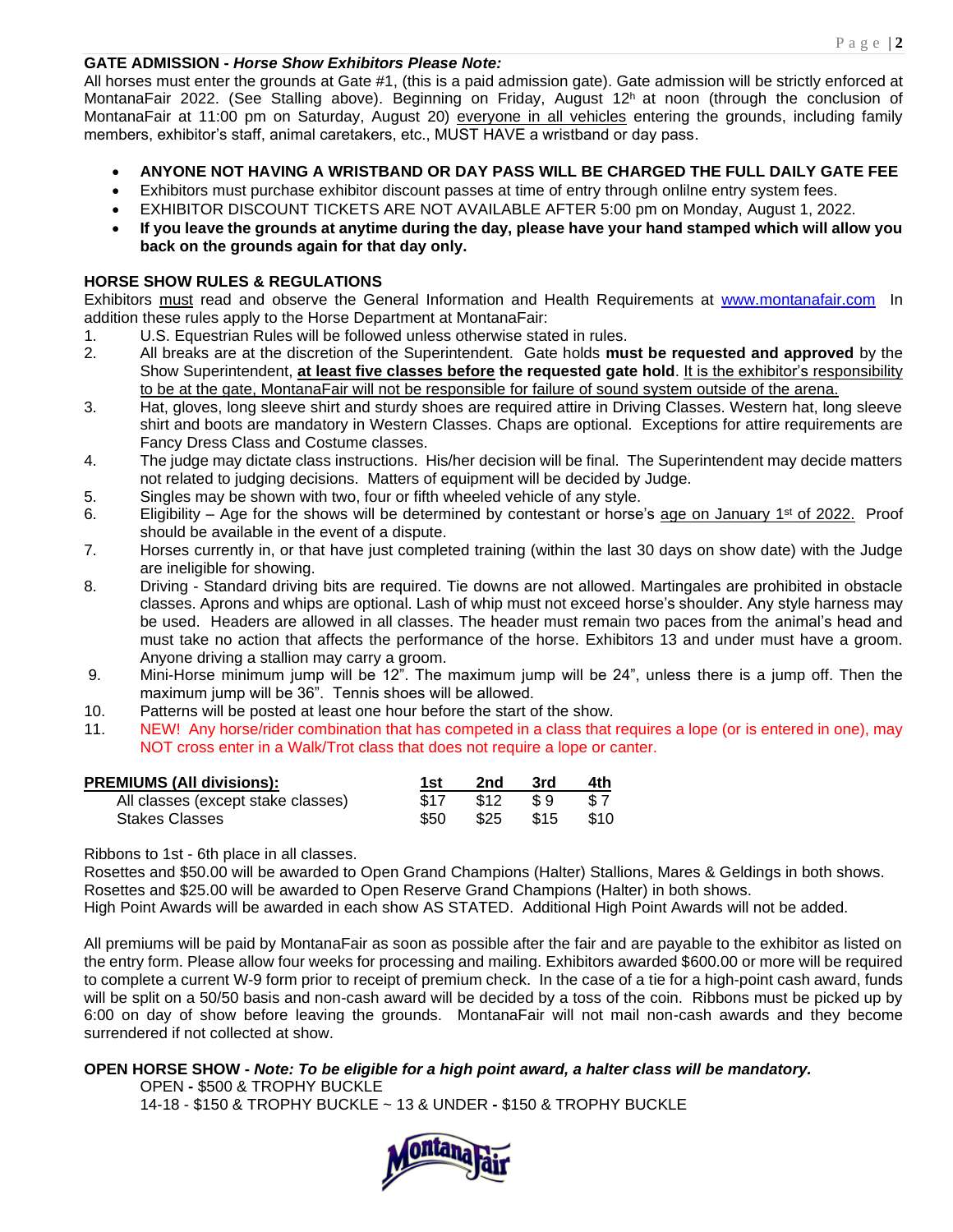WALK TROT **-** \$50 & AWARD (ANY HORSE OR RIDER IN THIS DIVISION MAY NOT ENTER A CLASS THAT REQUIRES A LOPE).

**(Handler/Horse Must Be the Same for High Point)**

#### **MINIATURE HORSE & PONY SHOW -** *Note: To be eligible for a high point award, a halter class will be mandatory*.

OPEN MINIATURE & PONY SHOW - \$250 & TROPHY BUCKLE YOUTH MINIATURE & PONY SHOW (18 & UNDER) - \$150 & TROPHY BUCKLE **(Handler/Horse Must Be the Same for High Point)**

*(The Miniature/Pony is one high point award -high point of combined classes)*

## **OPEN HORSE SHOW Judge – To Be Announced**

#### **SATURDAY, AUGUST 13 - 4:00 PM**

- 1. TRAIL YOUTH WALK/TROT 17 & under
- 2. TRAIL YOUTH AGE 13 & UNDER
- 3. TRAIL YOUTH AGE 14-18
- 4. TRAIL ADULT WALK/TROT (18 & OVER)
- 5. TRAIL OPEN
- 6. TRAIL –STAKES

#### **SUNDAY, AUGUST 14 - 9:00 AM**

7. OPEN GELDING/STALLION - YEARLING 8. OPEN GELDING/STALLION - 2 & 3 YR OLDS 9. OPEN GELDING/STALLION - 4 YRS & OLDER *GRAND & RESERVE GRAND CHAMPION* 10. YOUTH GELDING - YEARLING 11. YOUTH GELDING.- 2 & 3 YR OLDS 12. YOUTH GELDING - 4 YRS & OLDER *GRAND & RESERVE GRAND CHAMPION* 13. OPEN MARES - YEARLING 14. OPEN MARES - 2 & 3 YEAR OLDS 15. OPEN MARES - 4 YRS & OLDER *GRAND & RESERVE GRAND CHAMPION* 16. YOUTH MARES – YEARLING 17. YOUTH MARES – 2 & 3 YEAR OLDS 18. YOUTH MARES – 4 YRS & OLDER *GRAND & RESERVE GRAND CHAMPION* 19. SHOWMANSHIP - WALK/TROT 20. SHOWMANSHIP - WALK/TROT - ADULT 21. SHOWMANSHIP - 13 & UNDER 22. SHOWMANSHIP - 14-18 YEARS

- 23. SHOWMANSHIP OPEN 24. SHOWMANSHIP – STAKES
- 
- 25. YEARLING LUNGE LINE
- 26. ENGLISH PLEASURE WALK/TROT
- 27. ENGLISH PLEASURE WALK/TROT ADULT 28. ENGLISH PLEASURE - 13 & UNDER
- 
- 29. ENGLISH PLEASURE 14-18 YEAR OLDS
- 30. ENGLISH PLEASURE OPEN
- 31. ENGLISH PLEASURE STAKES
- 32. ENGLISH EQUITATION–WALK/TROT -YOUTH
- 33. ENGLISH EQUITATION WALK/TROT-ADULT
- 34. ENGLISH EQUITATION 13 & YOUNGER
- 35. ENGLISH EQUITATION 14-18 YEARS OLD
- 36. ENGLISH EQUITATION OPEN
- 37. ENGLISH EQUITATION STAKES
- 38. LEADLINE
- 39. WESTERN PLEASURE WALK/TROT YOUTH
- 40. WESTERN PLEASURE WALK/TROT ADULT
- 41. WESTERN PLEASURE 13 & YOUNGER
- 42. WESTERN PLEASURE 14-18 YEAR OLDS
- 43. WESTERN PLEASURE OPEN
- 44. WESTERN PLEASURE STAKES
- 45. WESTERN HORSEMANSHIP-WALK/TROT YOUTH
- 46. WESTERN HORSEMANSHIP-WALK/TROT ADULT
- 47. WESTERN HORSEMANSHIP 13 & YOUNGER
- 48. WESTERN HORSEMANSHIP 14-18 YR OLDS
- 49. WESTERN HORSEMANSHIP OPEN
- 50. WESTERN HORSEMANSHIP STAKES